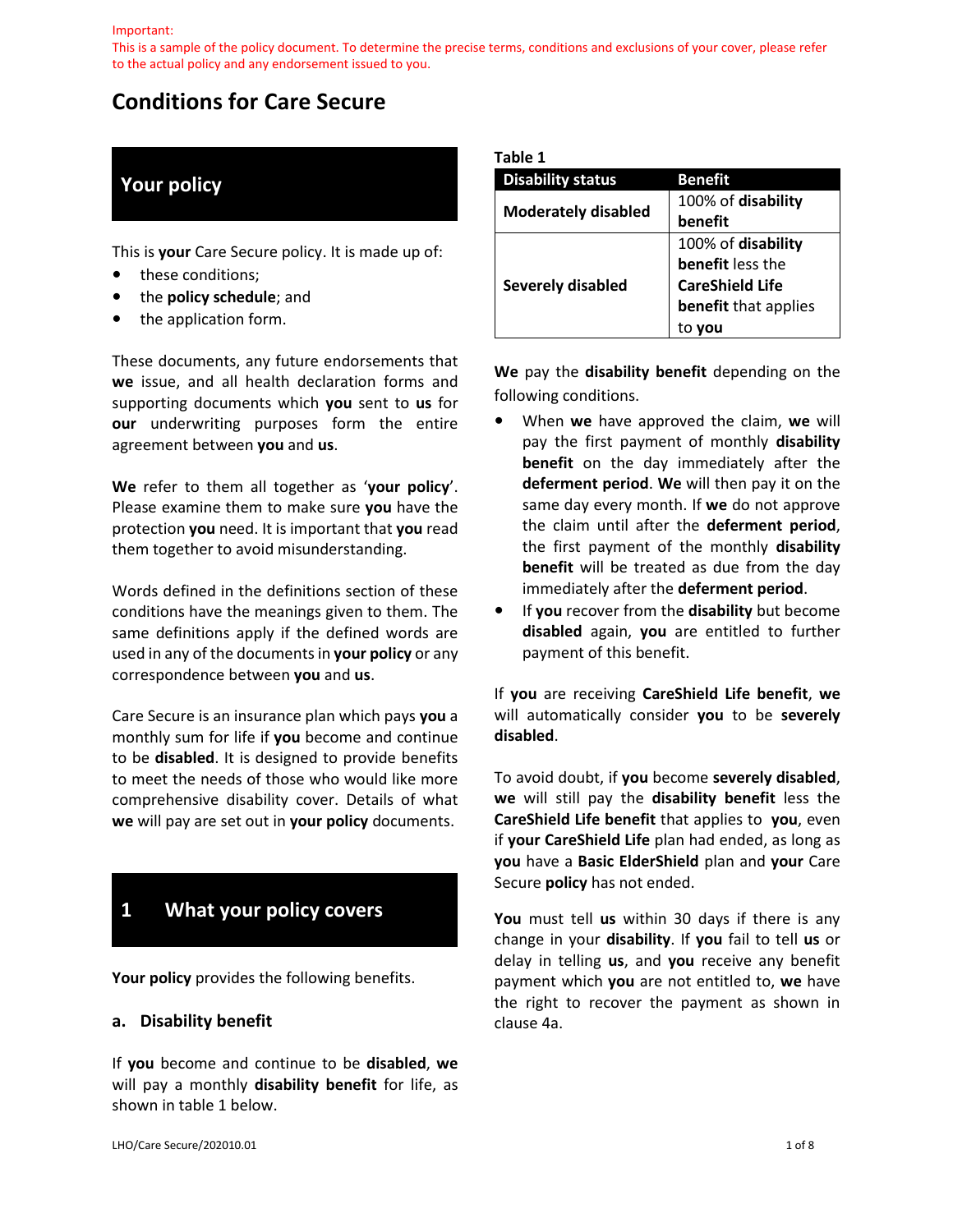## **b. Support benefit**

If **you** become and continue to be **disabled**, **we**  will pay the support benefit shown in table 2 below.

#### **Table 2**

| <b>Disability status</b>   | Benefit            |  |
|----------------------------|--------------------|--|
| <b>Moderately disabled</b> | 300% of disability |  |
|                            | benefit            |  |
|                            | 600% of disability |  |
| Severely disabled          | benefit            |  |

**We** will pay the support benefit immediately after the **deferment period**.

If **you** are receiving **CareShield Life benefit**, **we**  will automatically consider **you** to be **severely disabled**.

The maximum support benefit **we** will pay is 600% of the **disability benefit**. If **you** become **moderately disabled** and then recover, **you** can only make another claim for the remaining amount of support benefit if **you** later become **severely disabled**.

To avoid doubt, if **you** recover from **moderate disability** and become **moderately disabled** again, **we** will not pay this benefit.

### **c. Dependant benefit**

If **you** have at least one **dependant** and **you**  become **disabled**, **we** pay the dependant benefit, which is 25% of **your disability benefit**, every month for up to 36 months in **your** lifetime. This benefit depends on the following conditions.

**•** If **you** recover from the **disability** and **you**  have not fully used the amount under this benefit, **you** may make another claim for the remaining amount if **you** become **disabled**  again as long as **we** have not paid for more than 36 months in **your** lifetime.

**•** If the **child** is no longer considered a **child**  (because of their age or otherwise) at any time after **we** have begun paying this benefit, **we** will continue to pay this benefit until **your**  death or **you** recover from the **disability**. The payment will then end.

**We** only have to start paying the dependant benefit after the **deferment period**.

If **you** recover from the **disability** or die after **we**  have started paying **disability benefit**, support benefit or dependant benefit, the dependant benefit will end immediately on the date of **your**  recovery or death (as the case may be).

# **d. Death benefit**

**We** pay the death benefit**,** which is 300% of the **disability benefit**, if **you** die during the term of **your policy** and while receiving the **disability benefit**.

# **2 Our responsibilities to you**

### **a. Claims**

Depending on the terms, conditions and limits of **your policy**, and as long as **you** have paid the **premium** or any amount **you** owe **us** under **your policy**, **we** will pay **you** the benefits.

To claim under **your policy**, **you** must send **us** a completed claim form. A certification by an approved assessor under the **Relevant Act** that **you** are suffering from **disability** must also be sent to **us**. **You** will have to pay the costs and expenses of the first medical examination. **We** will refund **you** the costs and expenses of the first medical examination if **we** accept **your** claim. If the approved assessor states on the claim form that **you** need further examination, **we** will pay the costs and expenses of a further medical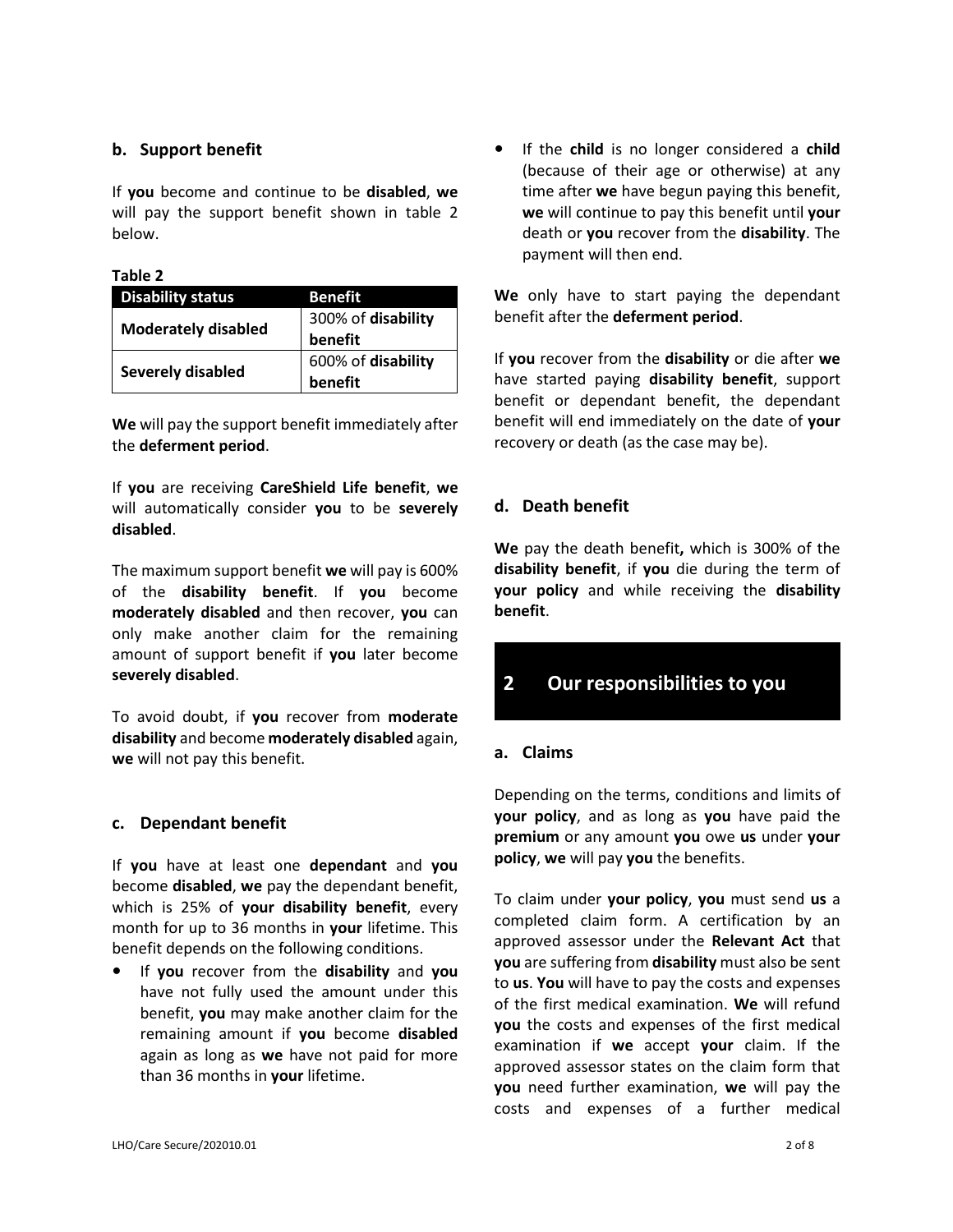examination. **We** may also ask **you** to have a further medical examination which **we** will pay for. If **we** cannot assess **your** claim, **we** may withhold benefit payments until **we** receive more evidence.

#### **b. Waiting period**

During the **waiting period**, **we** do not pay any claim except claims resulting from an **accident**. If **you** become **disabled** during the **waiting period** (other than due to an **accident**), **your policy** will end and **you** will receive a full refund of **your premium**.

#### **c. Right to examine you**

While **we** are making benefit payments, **we** can appoint a doctor to examine **you** again and **you**  must give **us** reasonable opportunity to do so. **We**  will pay the costs and expenses of this examination and any other medical evidence needed to prove whether **you** are still **disabled**.

**We** will stop any benefit payments if **you** do not allow **us** to examine **you** or **you** fail to turn up for an examination.

# **3 Your responsibilities**

#### **a. Premium**

The **premium** that **you** have to pay **us** to receive the benefits is shown in the **policy schedule**. **You**  must pay the **premium** every year up to the age shown in the **policy schedule**.

As the amount of **premium** that **you** have to pay **us** depends on **your** age at the **start date** of **this policy**, **your** sex and the **disability benefit**, if **you**  have been paying lower **premiums** because **we**  have incorrect information or because of some

other mistake, **you** must promptly pay **us** the shortfall when **we** ask. If **you** fail to pay the shortfall in **premium** promptly, **we** may cancel **this policy**. This will depend on clause 3c (Non-forfeiture). **We** can then make a claim against **you** for the shortfall. If **you** have paid higher **premiums** because of incorrect information or some other mistake, **we** will promptly refund the difference after working out the correct **premium.**

**We** give **you** 75 days' grace to pay the **premium** or shortfall in **premium** for **your policy** to continue. During this grace period, **your policy** will stay in force. **You** must first pay any outstanding **premium** or amounts owing to **us** before **we** pay any claim under **your policy**.

If **you** have still not paid the **premium** or shortfall in **premium** after the grace period, and unless clause 3c (Non-Forfeiture) applies to **you**, **your policy** will end immediately.

**You** are responsible for making sure that **your premium** is paid up to date.

**You** may choose to pay the **premium** using a **MediSave** account, according to the **Relevant Act**, or in cash.

**You** may pay the **premium** or any part of it using cash if:

- **•** the **premium** due is more than the maximum amount allowed to be deducted from **your MediSave** account; or
- **•** there are not enough funds in **your MediSave**  account to pay the **premium** due.

Unless clause 2b (Waiting period), clause 4h (Not revealing a pre-existing disability) or the free-look period applies to **you**, **we** will not refund any unused part of the **premium** when **your policy** ends.

The **premium** that **you** pay for **your policy** can change. If **we** change the **premium** for **your policy**, **we** will write to **you** at **your** last-known address.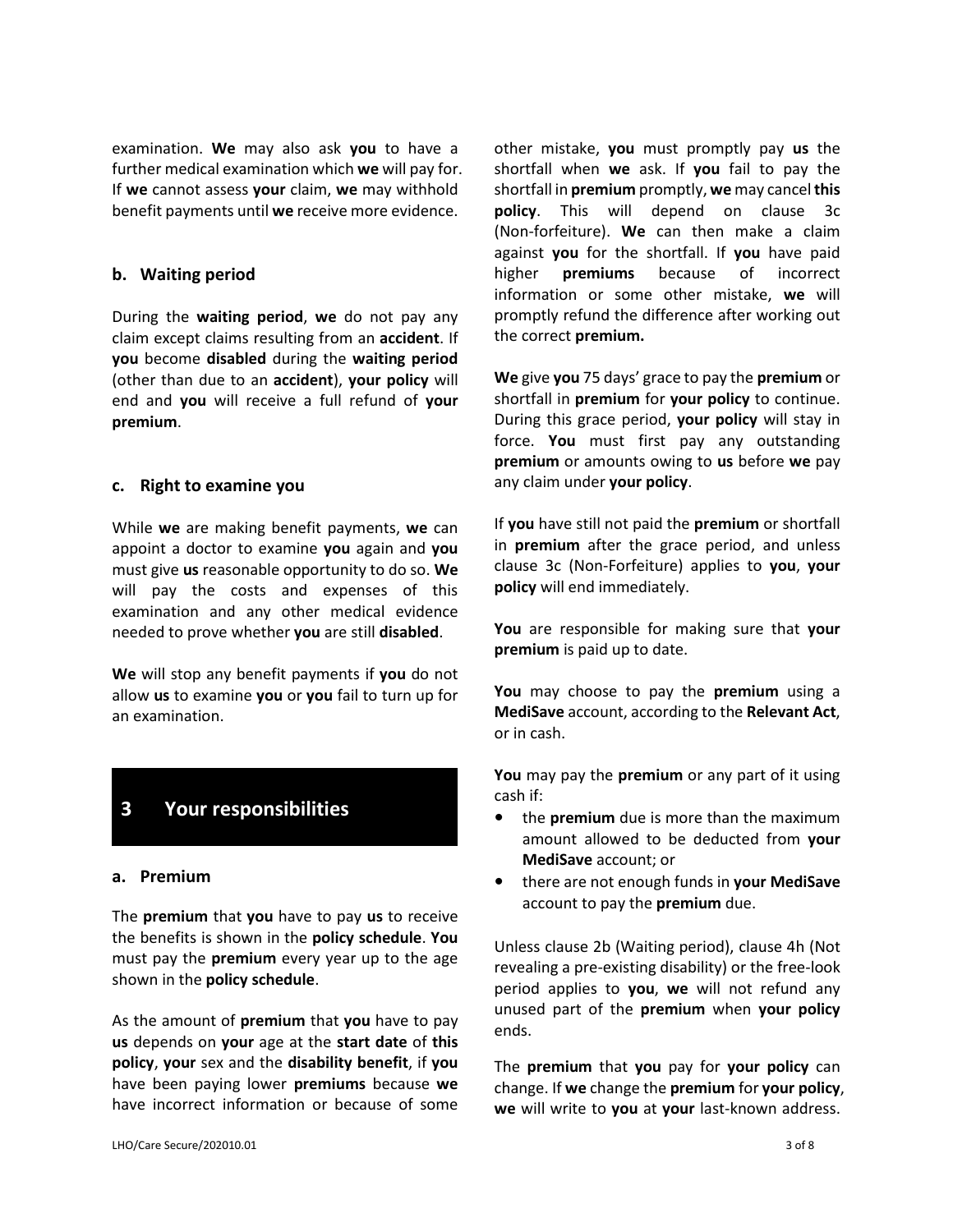**We** will do this at least 30 days before the change is to take place. **We** will tell **you** what **your** new **premium** will be.

## **b. Waiver of premium**

If, on the date when the **premium** is due, **you** are **disabled** and eligible to receive benefit payments under **your policy**, **you** do not have to pay the **premium**. **You** will have to start paying **premiums**  again after **you** are no longer **disabled** and benefit payments have ended.

## **c. Non-forfeiture (not cancelling your policy)**

**You** will need to pay the **premium** for **your policy** every year up to the age shown in the **policy schedule**. After **you** have made a minimum number of **premium** payments, **we** will treat **your policy** as a paid-up policy and if **you** fail to pay a **premium**, **we** will not automatically cancel **your policy**. Instead, **we** will reduce the **benefits and we** will only pay reduced **benefits**. **We** will decide on the minimum number of **premium** payments **you** will need to make, and the level of the reduced **benefits**, and tell **you** what these are.

# **4 What you need to be aware of**

### **a. Right of recovery**

If **you** receive payment for any benefit which **you**  are not entitled to or are no longer entitled to, **you**  must repay the benefit payment to **us** when **we**  ask **you** to do so.

If **you** fail to return the benefit payment to **us**, **you**  must pay **us** in full for any loss, damage, cost or expense that **we** may suffer as a result of **your**  failing to return the benefit payment to **us** or **our** 

having to enforce **our** rights to recover it. This includes all legal costs.

# **b. Ending your policy**

**Your policy** will end when any one of the following happens.

- **•** Unless clause 3c (Non-forfeiture) applies to **you**, **we** have not received **your premium** or shortfall in **premium** by the end of the grace period set out in clause 3a (Premium).
- **• You** die.
- **•** Unless clause 3c (Non-forfeiture) applies to **you**, **you** give **us** written notice to end **your policy**. (**Your policy** will end on the day before the next renewal date for **your policy**, and **we** will not refund any **premium**.)
- **• You** give **us** written notice, during the free-look period, to end **your policy**. (**Your policy** will end and **you** will receive a full refund of **your premium**, less any medical and other expenses **we** spent to consider **your** application.)
- **• Your CareShield Life** plan ends and **you** do not have a **Basic ElderShield** Plan. (If **your CareShield Life plan** is reinstated or **you** are covered under a **Basic ElderShield** plan, **your policy** will not end.)
- **• You** become **disabled** during the **waiting period** (other than due to an **accident**), as explained in clause 2b (Waiting period).
- **• We** find out that **you** did not tell **us** about any **pre-existing disability**, as explained in clause 4h (Not revealing a pre-existing disability), pre-existing serious, chronic medical condition or provided **us** incorrect material information.
- **• We** discover fraud, as explained in clause 4i (Fraud).
- **• You** commit suicide within one year from the **start date** or **reinstatement date**, whichever is later, as explained in clause 4p (Exclusions).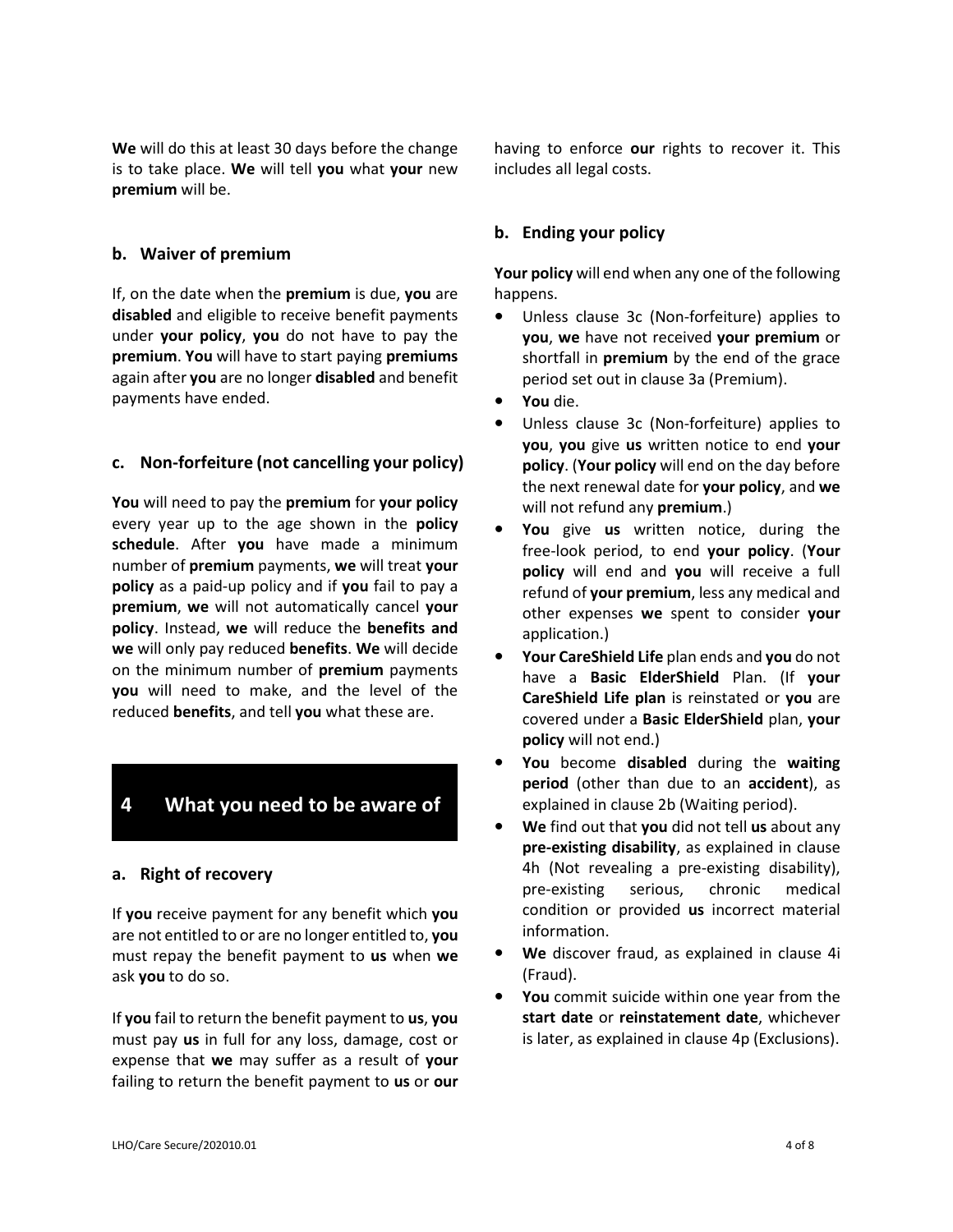### **c. Reinstating your policy**

If **your policy** ends because **you** have not paid the **premium** or shortfall in **premium**, **you** may apply to reinstate your policy within 180 days from the end of the grace period. **We** will reinstate **your policy** depending on the following conditions.

- **• You** give evidence that **you** can be insured which **we** must be satisfied with. **You** must pay any costs involved in doing this.
- **• You** must pay all **premiums** and any interest **you** owe up to the **reinstatement date** before **your policy** is reinstated.

If **we** are not satisfied with the evidence which **you**  have given, **we** have the right not to reinstate **your policy**. **We** will refund any overdue **premiums you** have paid.

If **we** reinstate **your policy** under this clause, **we** will treat it as if the cancellation never happened.

### **d. Geographical cover**

**Your policy** provides 24-hour worldwide cover.

#### **e. Guaranteed renewal**

**We** guarantee to renew **your policy** every year as long as none of the events in clause 4b (Ending your policy) happen.

#### **f. Lifetime cover**

**We** guarantee to provide cover under **your policy** for **your** lifetime. **We** will not end **your policy** for any reason other than those shown in clause 4b (Ending your policy).

#### **g. Giving us all information**

**You** must give **us** fully and truthfully, up to the **start date** or **reinstatement date**, all significant facts and circumstances that may influence **our**  decision whether or not to provide cover or to add terms to **this policy**. This responsibility applies to all information given to **us**.

If **you** do not reveal all material information or **you**  misrepresent anything, and if not more than one year has passed since the **start date** or **reinstatement date**, whichever is later, **we** will:

- **•** declare **your policy** not valid from the **start date**; or
- **•** end **your** cover and not pay any benefits; or
- **•** add extra terms and conditions to **your policy**.

If **you** do not reveal all material information or **you**  have misrepresented information, and more than one year has passed since the **start date** or **reinstatement date**, whichever is later, **we** will not declare **your policy** not valid or deny any claim under it apart from in the following situations.

- If **you** made a fraudulent mis-statement or fraudulently left out material information from **your** application.
- If **your policy** was reinstated and **you** made a fraudulent mis-statement or fraudulently left out material information from **your**  application for reinstatement.

### **h. Not revealing a pre-existing disability**

If **we** discover that **you** have a **pre-existing disability** which **you** did not tell **us** about before the **start date** or **reinstatement date**, whichever is later, **we** will cancel **your policy** and declare it as not valid from the **start date**. When **we** cancel **your policy**, **we** will refund all **premiums you** have paid, without interest.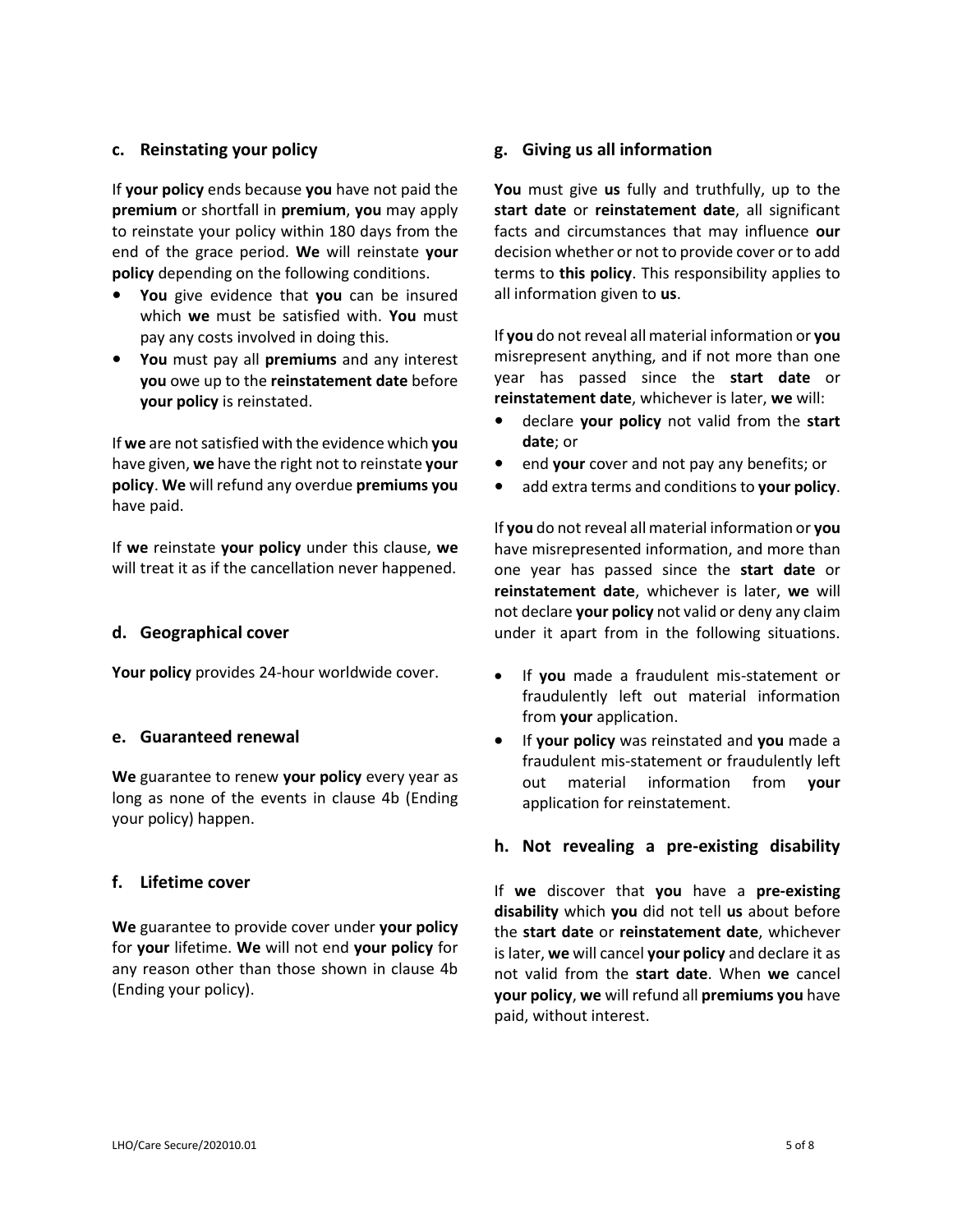## **i. Fraud**

If a claim or any part of a claim is false or fraudulent, or if **you** use fraudulent methods to gain any benefit, **we** can do any or all of the following.

- **•** End **your policy** (in which case **you** will lose all benefits under it).
- **•** Refuse to renew **your policy**.
- **•** Add extra terms and conditions. (If **you**  disagree with **us** adding extra terms and conditions, **you** can write to **us** to cancel **your policy**.)

## **j. No cash-in value**

**Your policy** has no cash-in value.

### **k. Changes to policy terms or conditions**

**We** may change the benefits, terms, conditions or name of **your policy** at any time. However, **we** will write to **you** at **your** last-known address at least 30 days before doing so. The change will take effect from the next renewal date. For changes to the benefits, terms and conditions of **your policy**  that are required by the **Relevant Act** or by government advice or guidelines, **we** will make the changes within the timescale required by the **Relevant Act** or the government advice or guidelines, and **we** may do so without giving **you** written notice.

### **l. Currency**

All **premiums** and benefits will be paid in Singapore dollars.

## **m. Dealing with disputes**

If **we** refuse to pay a claim because **you** are not **disabled**, and **you** disagree with **our** decision, **we**  may pass the dispute to a review panel set up by **MOH**. The review panel may appoint a qualified medical practitioner to assess **you**. If the panel decides that **you** are **disabled**, **we** will pay the costs of the assessment. If the panel decides that **you** are not **disabled**, **you** will have to pay the costs of the assessment.

The **Government** pays the costs of maintaining the review panel and them carrying out review proceedings. The decision of the review panel is final and binding on both **you** and **us**.

### **n. Excluding third-party rights**

A person who is not directly involved in **your policy** will have no right, under the Contracts (Rights of Third Parties) Act (Cap 53B), to enforce any of its terms.

### **o. Notice of communication**

**We** will assume any notice or communication under **your policy** has been given and received if sent:

- **•** personally on the day it is delivered;
- **•** by prepaid mail within seven days after the mail is sent;
- **•** by fax immediately, as long as a transmission report is produced by the machine from which the fax was sent which shows that the fax was sent to the correct fax number; or
- **•** by email, SMS or other electronic method as soon as it is sent.

# **p. Exclusions**

**Your policy** does not cover any **disability** arising directly or indirectly from:

- **•** deliberately injuring yourself or attempted suicide, whether **you** are sane or insane;
- **•** war, whether declared or not; or
- **•** alcoholism or drug addiction.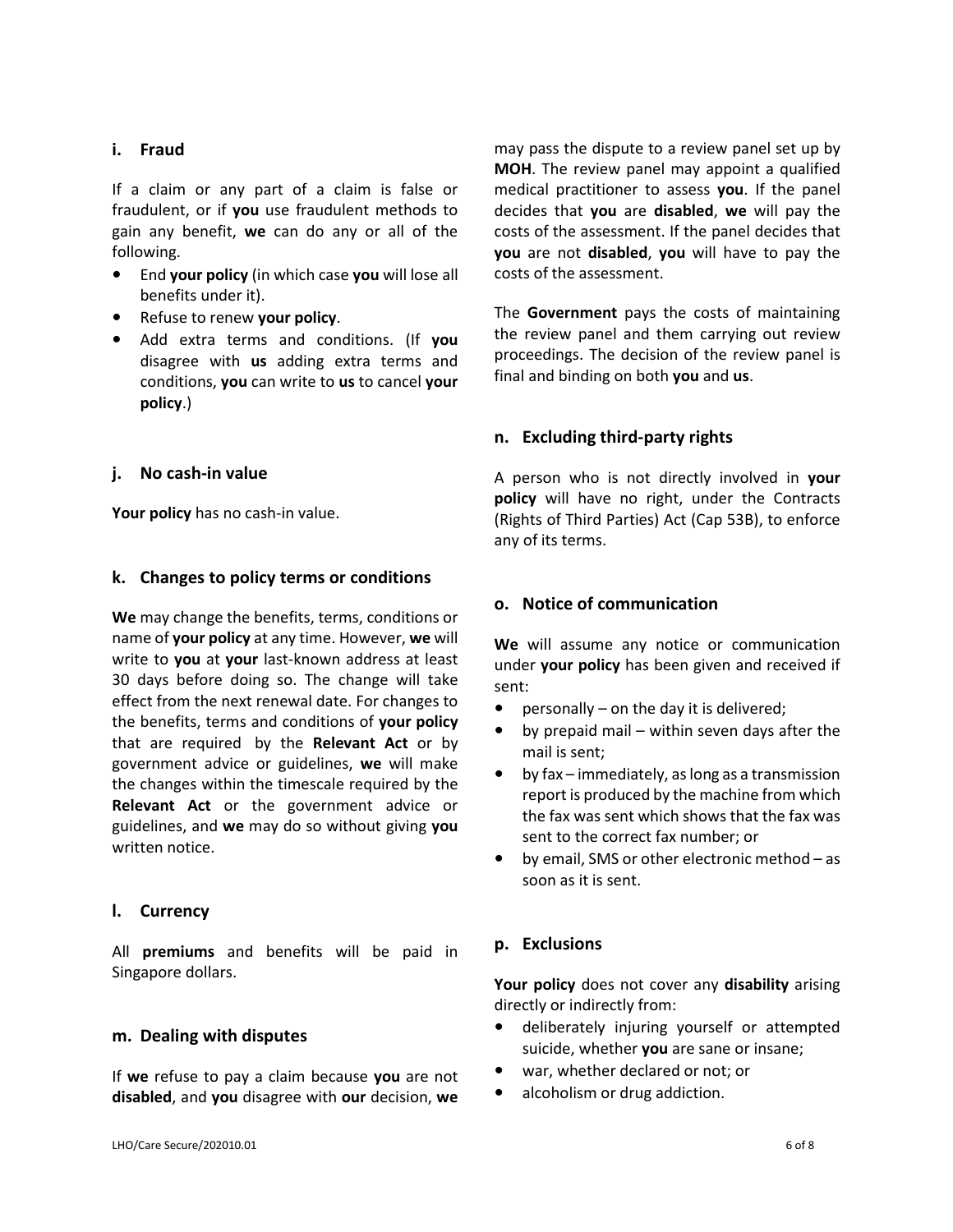Your policy does not cover any claim if it's excluded or not permitted by the **Relevant Act** or government advice or guidelines.

**We** do not pay any benefit for **pre-existing disability** arising from **pre-existing condition**s unless **you** have told **us** about the **pre-existing conditions** and **we** have accepted them before the **start date**.

**Your policy** will end if **you** commit suicide within one year from the **start date** or **reinstatement date**, whichever is later. **We** will refund the **premiums** paid, without interest and less any amount **you** owe **us**, from the **start date** or **reinstatement date**, whichever is later.

# **5 Definitions**

**Accident** means an unexpected incident that results in an injury. The injury must be caused entirely by being hit by an external object that produces a bruise or wound, except for injury caused specifically by drowning, food poisoning, choking on food, or suffocation by smoke, fumes or gas.

**Basic ElderShield** means a **severe disability**  insurance product governed by the **Relevant Act.**

**CareShield Life** means a **severe disability**  insurance product administered by the **Government** and governed by the **Relevant Act.**

**CareShield Life benefit** means the benefits shown on **MOH**'s website.

**Child** means **your** biological child or stepchild, or legally adopted child, who has not reached the age of 21 years on the claim date.

**Deferment period** means the 90-day period from the claim date (inclusive). **We** will pay the first **benefit** payment immediately after the **deferment period**. **We** treat the claim date as the date on which the claim form for **your policy** is certified by an approved assessor under the **Relevant Act**.

If **you** have recovered from a **disability** but become **disabled** again from the same cause within 180 days, **we** will not enforce the **deferment period** for the new claim. If **you** suffer **disability** arising from the same cause after the 180-day period, or suffer a **disability** arising from a different cause, the **deferment period** of 90 days applies for the new claim.

#### **Dependants** are:

- **your child** (or children);
- **your** husband or wife;
- **your** parents (biological parents, step-parents, or parents who legally adopted **you**); and
- **your** parents-in-law.

**Disability** means **moderate disability** or **severe disability**, as appropriate.

**Disabled** means having a **moderate disability** or **severe disability**.

**Disability benefit** is the amount set out in the **policy schedule**.

**Government** means the Government of the Republic of Singapore and includes any officer authorised by the **Government** to act on its behalf.

**MediSave** means MediSave as defined in the **Relevant Act**.

**Moderate disability** or **moderately disabled**  means **your** inability to perform two of the following activities of daily living, which means requiring significant assistance from another person throughout the entire activity.

**•** Washing – the ability to wash in the bath or shower (including getting into and out of the bath or shower) or wash by other means.